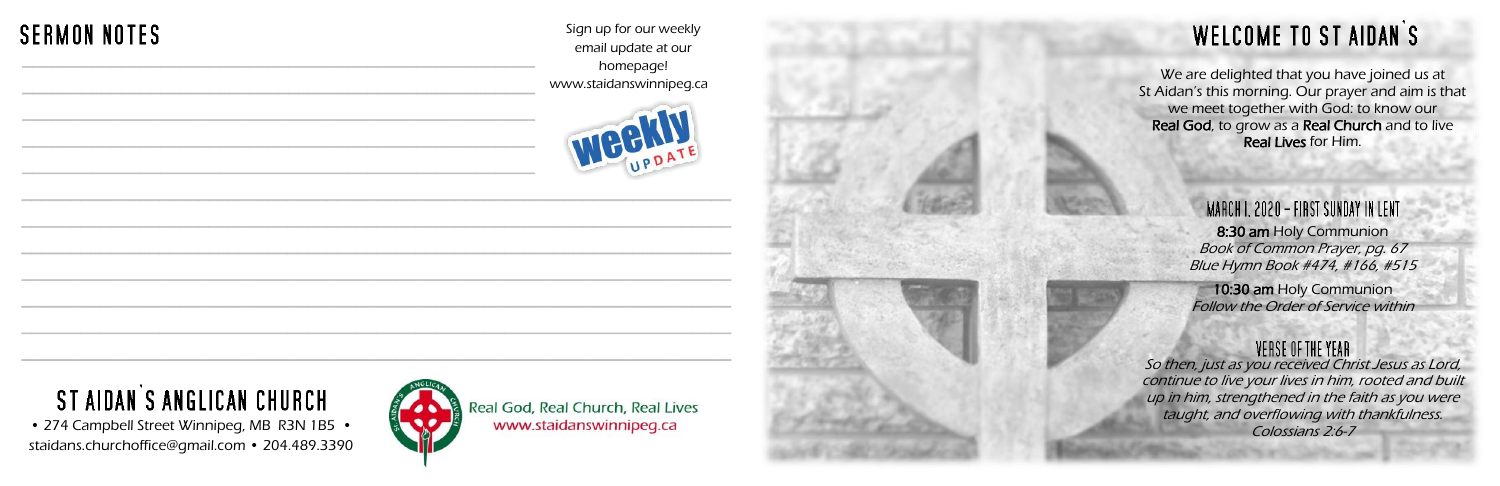### **WELCOME** VESTRY PERSON ON DUTY: JAN JONES

If you need to use the elevator, or find the nursery, etc.

### VISITING ST AIDAN'S?

- Thanks for joining us today!
- Welcome Card (in the pew pocket) can be filled out and left with a greeter

### SUNDAY CLASSES

Contact Sue Kapilik (quila@mymts.net) for details.

- Nursery for children under 3
- Three weekly classes during Sunday Service

1. Age 3 to Grade 3 (Godly Play curriculum) 2. Grade 4 to 6 (Gospel Project Curriculum - Year 2) 3. Grade 7 & 8

# **TODAY'S SERVICE**

### SCRIPTURE OF THE DAY

The earth is the Lord's and everything in it. He calls the nation to seek after Him as He is Lord of heaven and earth. Together with our original peoples, Anishinabe and Cree, and our newcomers, we pray for reconciliation between God and ourselves, and among all our peoples through the ages. We thank the Lord for the gift of this land, Canada, and commit to pray for her welfare, under God.

This is how you can recognize the Spirit of God: every spirit that acknowledges that Jesus Christ has come in the flesh is from God. 1 John 4:2

# STAFF/VOLUNTEER EMAIL CONTACTS

### COLLECT OF THE DAY

|            | Dave Labdon, Incumbent:<br><u>staidans.pastor@gmail.com</u>                                        |
|------------|----------------------------------------------------------------------------------------------------|
| ነԲ         | Les Kovacs, Ministry Coordinator:<br>staidans.mco@gmail.com                                        |
|            | <b>Chris Barnes, Mission/Outreach Coordinator:</b><br><u>staidans.missioncoordinator@qmail.com</u> |
|            | Lory Persaud, Office Administrator:<br>staidans.churchoffice@gmail.com                             |
| $\epsilon$ | Merle West, Rector's Warden:<br><u>staidans.warden@qmail.com</u>                                   |
| all        | <b>Jan Jones, People's Warden:</b><br>staidans.peopleswarden@gmail.com                             |
|            | Debbie Hall, Resource/Volunteer Coordinator:<br>staidans.giftgirl@gmail.com                        |
| ΙS         | <b>Jeff Hall</b> , Parish Finance:<br><u>staidans.parishfinance@gmail.com</u>                      |
| C          | Margaret Friesen, Deacon:<br><u>friesenmargaret215@gmail.com</u>                                   |

We have many small groups established in the church of all shapes and sizes. Our desire is to help every member and visitor to our church find a hom within a small group.

If you are interested in getting connected, please call 204.489.3390 or email Chris Barnes at [staidans.missioncoordinator@gmail.com](mailto:staidans.missioncoordinator@gmail.com)

Almighty God, whose Son fasted forty days in the wilderness, and was tempted as we are but did not sin, give us grace to discipline ourselves in submission to your Spirit, that as you know our weakness, so we may know your power to save; through Jesus Christ our Lord, who lives and reigns with you and the Holy Spirit, one God, now and for ever.

| IEADINGS | Ezekiel 36:24-27;                         | (pq. 614) |
|----------|-------------------------------------------|-----------|
|          | Psalm 143;                                | (pq. 446) |
|          | 1Corinthians 2:6-16;                      | (pg. 807) |
|          | John 16:5-15                              | (pg. 765) |
| IOMILY   | "The Spirit of God" By Pastor Dave Labdon |           |

Please stay today after the 10:30 am service for a Toonie Lunch in honour of Al Whicker, who has retired after 40 years of faithful service as St Aidan's bookkeeper.

# LOOKING FOR A SMALL GROUP?

At St Aidan's, we believe that small groups:

-are indispensable to the life of the individual -are indispensable to the life of the local church -provide an environment where essential life and the heartbeat of the church is found -serve together/support one another in love -reach out to community -grow in knowledge/love of God -grow our gifting to serve him.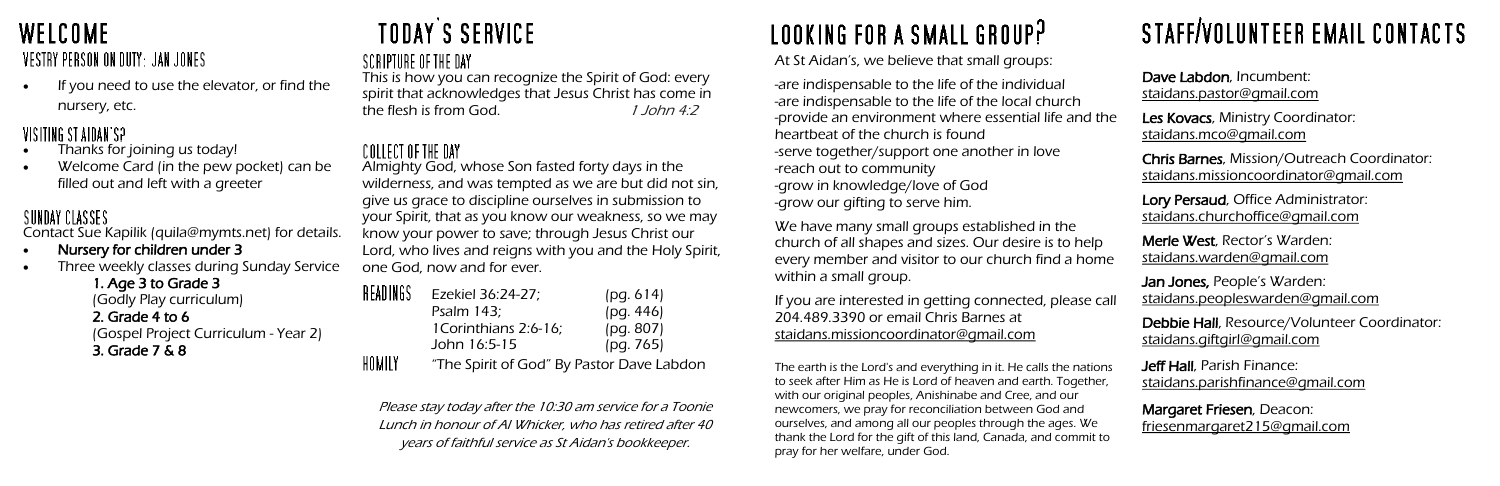Pastor Dave Labdon 204.489.3390 /204.837.1277 Staff/Office

Les Kovacs, Chris Barnes or Lory Persaud 204.489.3390 Rector's Warden Merle West 204.293.5437 People's Warden Jan Jones 431.337.5621 (call or text) Pastoral Team Deacon Margaret Friesen 204.229.5198 Please speak to the appropriate person dependent on reason for contact or emergency. In the absence of the Pastor, please work downwards through the above list.

Prelude

### VESTRY PERSON Merle West

SPEAKING "The Spirit of Life" By Pastor Dave Labdon

### READINGS

GOD CALLS Welcome & Notices Call to Worship/Observe a Holy Lent Processional Hymn 2nd Hymn Lenten Collect Scripture of the Day Collect of the Day Children's Blessing GOD SPEAKS Readings Anthem Gospel Reading Sermon Nicene Creed Prayers of the People Confession/Absolution The Peace Offertory Hymn Doxology Words of Introduction

### NEED TO SPEAK TO SOMEONE?

#### GOD GIVES

Holy Eucharist **Sanctus** The Lord's Prayer Agnus Dei Communion Song Ministry Song

#### GOD SENDS

Prayer After Communion Blessing Recessional Hymn Dismissal Postlude



8:30 am Holy Communion 10:30 am Worship Service

> Genesis 2:4-7; Psalm 104:27-35; Romans 8:9-17; Acts 2:37-41

# WEEK AT A GLANCE/SAVE THE DATE

Monday, March 2 7 pm Financial Update Mtg

Tuesday, March 3 6:30 pm Alpha 7 pm Youth Centre Visit

Wednesday, March 4 12:30 pm Leadership Prayer Mtg 7 pm St Aidan's Annual General Meeting

> Thursday, March 5 7 pm Choir Rehearsal

Friday, March 6 10:30 am Pastoral & Prayer Hub



Pastor Dave and his wife Elaine moved with his family to St Aidan's in August 2013. Pastor Dave has been a Priest, ordained in the Church of England, for some ten years. This follows service as a Police officer for over

twenty-five years. Elaine is a midwife here in Winnipeg. Both desire the Lord Jesus Christ to be the reality, purpose and joy of peoples lives; what we have been created for. Please say hello to either of them if this is your first visit.

Those wanting to give a tithe or offering to St Aidan's are welcome to use the Debit Machine located at the North corner of the Narthex. If you wish to be receipted for your donation, please use the envelope provided to place the merchant copy receipt in the offering plate.



# $10:30$  AM ORDER OF SERVICE

The parish now has a battery booster to safely boost a vehicle if your vehicle won't start at the church. See the Vestry Person or Valet Person on Duty for assistance.

## **NEXT SUNDAY**

### MARCH 8-SECOND SUNDAY IN LENT